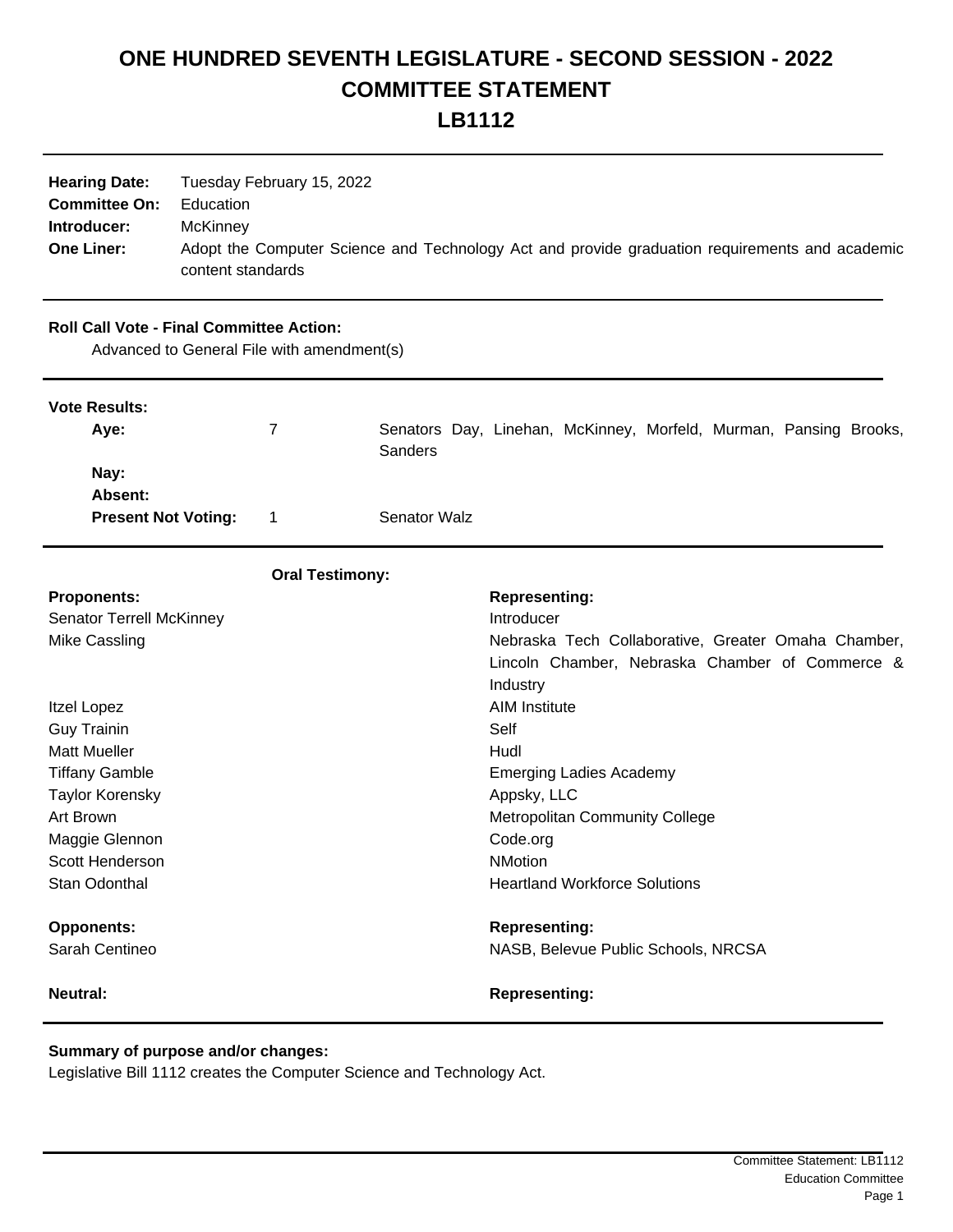Section 1:

Names the act.

Section 2:

Legislative findings and declaration.

Section 3:

Defines computer science and technology education, for the purposes of this act, to include, but not be limited to, knowledge and skills regarding computer literacy, educational technology, digital citizenship, information technology, and computer science.

Section 4:

LB1112 requires, beginning in school year 2024-25, each school district, in consultation with the Nebraska Department of Education (NDE), include computer science and technology education in the instructional program of its elementary and middle schools as appropriate, and require each student to complete at least one related five credit hour high school course prior to graduation. Such high school course can be in a traditional classroom setting, online, in a blended learning environment or in another technology-based format that is tailored to meet the need of each participating student.

Section 5:

On or before December 1, 2025 and on or before December 1 each year thereafter, each school district shall provide an annual computer science and technology education status report to its school board and NDE. Such report shall include student progress in such courses and other district-determined measures of progress for the previous school year.

Section 6:

Adds a graduation requirement to all Nebraska high schools that, beginning in school year 2024-25, a high school course of at least five credit hours in computer science and technology.

Section 7:

Requires the State Board of Education to adopt measurable academic content standards for computer science and technology education under the mathematics or science standards.

Section 8:

Repeals original sections of statute amended by this bill.

## **Explanation of amendments:**

AM1112 Strikes original sections 4 and 6 and inserts the following new sections.

Section 4:

LB1112 requires, beginning in school year 2024-25, each school district, in consultation with the Nebraska Department of Education (NDE), include computer science and technology education in the instructional program of its elementary and